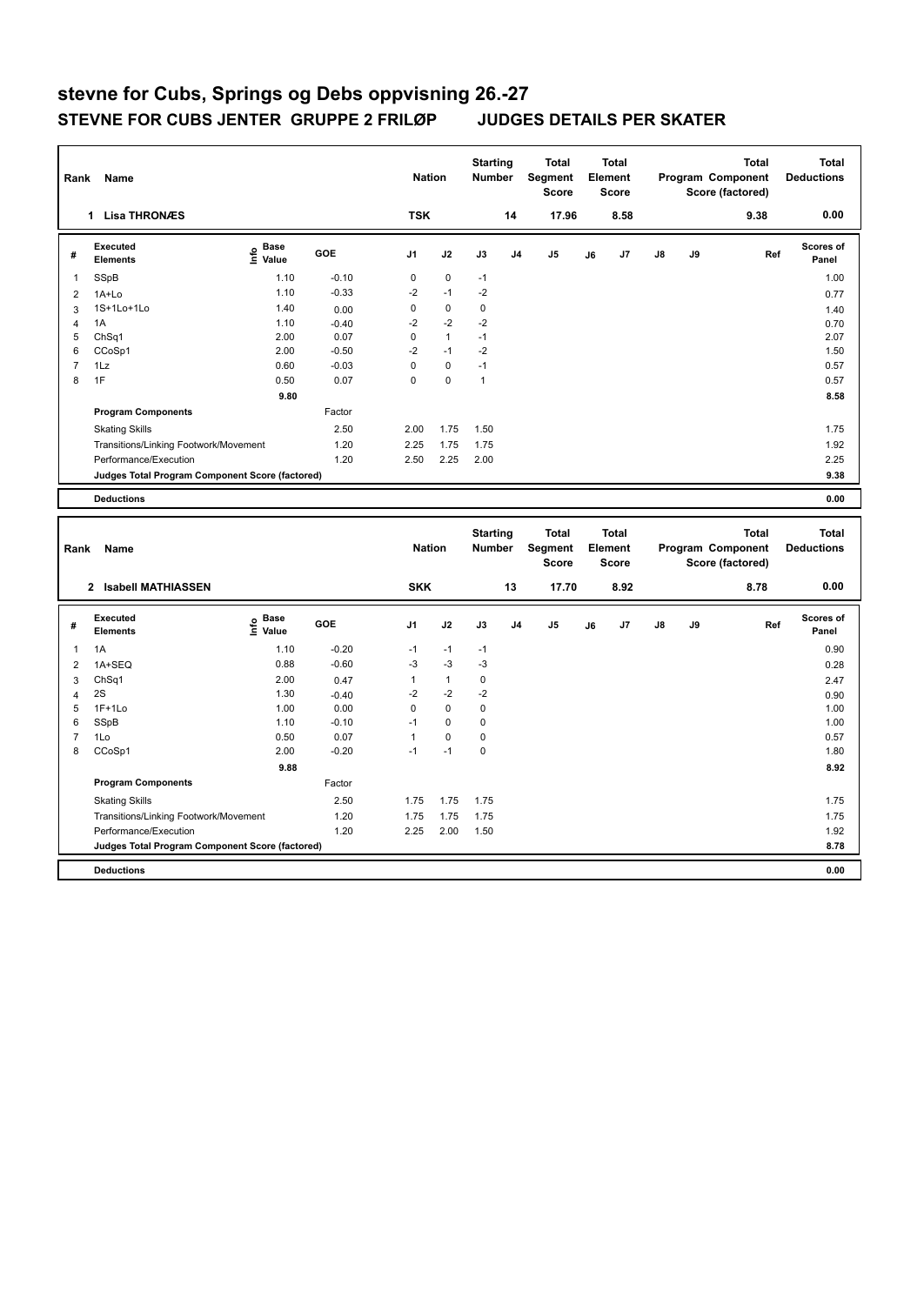| Rank           | Name                                            |                                    |            | <b>Nation</b>  |             | <b>Starting</b><br><b>Number</b> |                | <b>Total</b><br>Segment<br><b>Score</b> |    | <b>Total</b><br>Element<br><b>Score</b> |               |    | <b>Total</b><br>Program Component<br>Score (factored) | <b>Total</b><br><b>Deductions</b> |
|----------------|-------------------------------------------------|------------------------------------|------------|----------------|-------------|----------------------------------|----------------|-----------------------------------------|----|-----------------------------------------|---------------|----|-------------------------------------------------------|-----------------------------------|
|                | <b>Emma Kristine FJELDLY</b><br>3               |                                    |            | <b>AKK</b>     |             |                                  | 3              | 16.55                                   |    | 7.97                                    |               |    | 8.58                                                  | 0.00                              |
| #              | Executed<br><b>Elements</b>                     | <b>Base</b><br>$\frac{6}{5}$ Value | <b>GOE</b> | J <sub>1</sub> | J2          | J3                               | J <sub>4</sub> | J <sub>5</sub>                          | J6 | J7                                      | $\mathsf{J}8$ | J9 | Ref                                                   | Scores of<br>Panel                |
| 1              | $1A+1T$                                         | 1.50                               | 0.00       | 0              | $\mathbf 0$ | $\mathbf 0$                      |                |                                         |    |                                         |               |    |                                                       | 1.50                              |
| $\overline{2}$ | 2S<                                             | 0.90                               | $-0.60$    | $-3$           | $-3$        | $-3$                             |                |                                         |    |                                         |               |    |                                                       | 0.30                              |
| 3              | SSpB                                            | 1.10                               | $-0.20$    | $-1$           | $-1$        | 0                                |                |                                         |    |                                         |               |    |                                                       | 0.90                              |
| $\overline{4}$ | ChSq1                                           | 2.00                               | $-0.33$    | 0              | $-2$        | $\mathbf 0$                      |                |                                         |    |                                         |               |    |                                                       | 1.67                              |
| 5              | 1Lz                                             | 0.60                               | 0.00       | 0              | $\mathbf 0$ | $\mathbf 0$                      |                |                                         |    |                                         |               |    |                                                       | 0.60                              |
| 6              | 1F+1Lo+1T                                       | 1.40                               | $-0.03$    | 0              | $-1$        | 0                                |                |                                         |    |                                         |               |    |                                                       | 1.37                              |
| 7              | 1A                                              | 1.10                               | $-0.07$    | $-1$           | $\mathbf 0$ | 0                                |                |                                         |    |                                         |               |    |                                                       | 1.03                              |
| 8              | CoSpB                                           | 1.50                               | $-0.90$    | -3             | $-3$        | $-3$                             |                |                                         |    |                                         |               |    |                                                       | 0.60                              |
|                |                                                 | 10.10                              |            |                |             |                                  |                |                                         |    |                                         |               |    |                                                       | 7.97                              |
|                | <b>Program Components</b>                       |                                    | Factor     |                |             |                                  |                |                                         |    |                                         |               |    |                                                       |                                   |
|                | <b>Skating Skills</b>                           |                                    | 2.50       | 2.00           | 1.50        | 2.00                             |                |                                         |    |                                         |               |    |                                                       | 1.83                              |
|                | Transitions/Linking Footwork/Movement           |                                    | 1.20       | 1.75           | 1.25        | 1.75                             |                |                                         |    |                                         |               |    |                                                       | 1.58                              |
|                | Performance/Execution                           |                                    | 1.20       | 2.00           | 1.75        | 1.50                             |                |                                         |    |                                         |               |    |                                                       | 1.75                              |
|                | Judges Total Program Component Score (factored) |                                    |            |                |             |                                  |                |                                         |    |                                         |               |    |                                                       | 8.58                              |
|                | <b>Deductions</b>                               |                                    |            |                |             |                                  |                |                                         |    |                                         |               |    |                                                       | 0.00                              |

< Under-rotated jump

| Rank           | Name                                            |                                           | <b>Nation</b> |                | <b>Starting</b><br><b>Number</b> |              | <b>Total</b><br>Segment<br><b>Score</b> |       | <b>Total</b><br>Element<br><b>Score</b> |      |               | <b>Total</b><br>Program Component<br>Score (factored) | Total<br><b>Deductions</b> |                           |
|----------------|-------------------------------------------------|-------------------------------------------|---------------|----------------|----------------------------------|--------------|-----------------------------------------|-------|-----------------------------------------|------|---------------|-------------------------------------------------------|----------------------------|---------------------------|
|                | 4 Iona RITCHIE                                  |                                           |               | <b>SKK</b>     |                                  |              | 16                                      | 16.28 |                                         | 8.63 |               |                                                       | 7.65                       | 0.00                      |
| #              | Executed<br><b>Elements</b>                     | $\frac{e}{E}$ Base<br>$\frac{E}{E}$ Value | <b>GOE</b>    | J <sub>1</sub> | J2                               | J3           | J <sub>4</sub>                          | J5    | J6                                      | J7   | $\mathsf{J}8$ | J9                                                    | Ref                        | <b>Scores of</b><br>Panel |
| 1              | $1F+1Lo$                                        | 1.00                                      | 0.00          | 0              | $\mathbf 0$                      | $\mathbf 0$  |                                         |       |                                         |      |               |                                                       |                            | 1.00                      |
| 2              | SSpB                                            | 1.10                                      | 0.33          |                | $\pmb{0}$                        | $\mathbf{1}$ |                                         |       |                                         |      |               |                                                       |                            | 1.43                      |
| 3              | 1Lz+T+1Lo                                       | 1.10                                      | $-0.17$       | $-2$           | $-1$                             | $-2$         |                                         |       |                                         |      |               |                                                       |                            | 0.93                      |
| 4              | ChSq1                                           | 2.00                                      | 0.00          | 0              | $\mathbf 0$                      | $\mathbf 0$  |                                         |       |                                         |      |               |                                                       |                            | 2.00                      |
| 5              | 1A                                              | 1.10                                      | $-0.20$       | $-1$           | $-1$                             | $-1$         |                                         |       |                                         |      |               |                                                       |                            | 0.90                      |
| 6              | 1S                                              | 0.40                                      | 0.00          | 0              | $\mathbf 0$                      | 0            |                                         |       |                                         |      |               |                                                       |                            | 0.40                      |
| $\overline{7}$ | 1F                                              | 0.50                                      | $-0.03$       | 0              | $-1$                             | 0            |                                         |       |                                         |      |               |                                                       |                            | 0.47                      |
| 8              | CoSp1                                           | 1.70                                      | $-0.20$       | $-1$           | $-1$                             | 0            |                                         |       |                                         |      |               |                                                       |                            | 1.50                      |
|                |                                                 | 8.90                                      |               |                |                                  |              |                                         |       |                                         |      |               |                                                       |                            | 8.63                      |
|                | <b>Program Components</b>                       |                                           | Factor        |                |                                  |              |                                         |       |                                         |      |               |                                                       |                            |                           |
|                | <b>Skating Skills</b>                           |                                           | 2.50          | 1.75           | 1.25                             | 1.50         |                                         |       |                                         |      |               |                                                       |                            | 1.50                      |
|                | Transitions/Linking Footwork/Movement           |                                           | 1.20          | 1.50           | 1.25                             | 1.50         |                                         |       |                                         |      |               |                                                       |                            | 1.42                      |
|                | Performance/Execution                           |                                           | 1.20          | 2.00           | 1.75                             | 1.75         |                                         |       |                                         |      |               |                                                       |                            | 1.83                      |
|                | Judges Total Program Component Score (factored) |                                           |               |                |                                  |              |                                         |       |                                         |      |               |                                                       |                            | 7.65                      |
|                | <b>Deductions</b>                               |                                           |               |                |                                  |              |                                         |       |                                         |      |               |                                                       |                            | 0.00                      |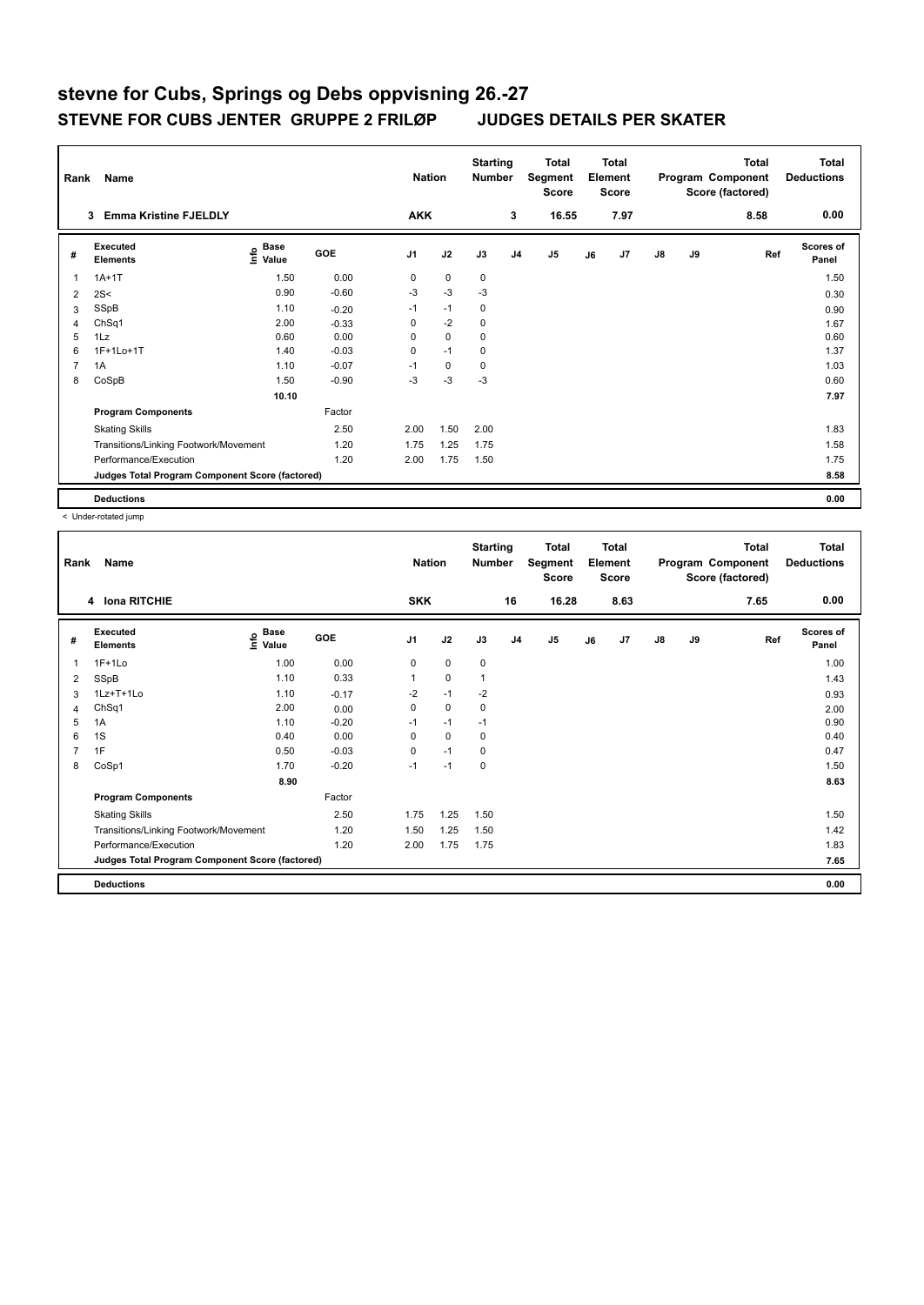| Rank                | Name                                            |                              |                 | <b>Nation</b>       |              | <b>Starting</b><br><b>Number</b> |                | <b>Total</b><br>Segment<br><b>Score</b> |    | Total<br>Element<br><b>Score</b> |    |    | <b>Total</b><br>Program Component<br>Score (factored) | <b>Total</b><br><b>Deductions</b> |
|---------------------|-------------------------------------------------|------------------------------|-----------------|---------------------|--------------|----------------------------------|----------------|-----------------------------------------|----|----------------------------------|----|----|-------------------------------------------------------|-----------------------------------|
|                     | 5 Kaja Hellem ISDAHL                            |                              |                 | <b>TSK</b>          |              |                                  | 9              | 15.15                                   |    | 7.40                             |    |    | 7.75                                                  | 0.00                              |
| #                   | <b>Executed</b><br><b>Elements</b>              | <b>Base</b><br>١nfo<br>Value | GOE             | J1                  | J2           | J3                               | J <sub>4</sub> | J5                                      | J6 | J7                               | J8 | J9 | Ref                                                   | Scores of<br>Panel                |
| $\mathbf{1}$        | $1A+1T$                                         | 1.50                         | $-0.20$         | $-1$                | $-1$         | $-1$                             |                |                                         |    |                                  |    |    |                                                       | 1.30                              |
| 2                   | 1Lo                                             | 0.50                         | 0.00            | $\mathbf 0$         | $\mathbf 0$  | $\mathbf 0$                      |                |                                         |    |                                  |    |    |                                                       | 0.50                              |
| 3                   | <b>CUSpB</b>                                    | 1.50                         | 0.50            | $\mathbf{1}$        | $\mathbf{1}$ | $\mathbf{1}$                     |                |                                         |    |                                  |    |    |                                                       | 2.00                              |
| $\overline{4}$      | ChSq                                            | 0.00                         | 0.00            | ä,                  | ÷,           | ÷,                               |                |                                         |    |                                  |    |    |                                                       | 0.00                              |
| 5                   | $1F+1T+1T$                                      | 1.30                         | 0.00            | 0                   | $\pmb{0}$    | $\pmb{0}$                        |                |                                         |    |                                  |    |    |                                                       | 1.30                              |
| 6                   | 1A                                              | 1.10                         | $-0.60$         | $-3$                | $-3$<br>$-2$ | $-3$<br>$-2$                     |                |                                         |    |                                  |    |    |                                                       | 0.50                              |
| $\overline{7}$<br>8 | CCoSp1<br>1Lo                                   | 2.00<br>0.50                 | $-0.70$<br>0.00 | $-3$<br>$\mathbf 0$ | $\mathbf 0$  | $\pmb{0}$                        |                |                                         |    |                                  |    |    |                                                       | 1.30<br>0.50                      |
|                     |                                                 |                              |                 |                     |              |                                  |                |                                         |    |                                  |    |    |                                                       |                                   |
|                     |                                                 | 8.40                         | Factor          |                     |              |                                  |                |                                         |    |                                  |    |    |                                                       | 7.40                              |
|                     | <b>Program Components</b>                       |                              |                 |                     |              |                                  |                |                                         |    |                                  |    |    |                                                       |                                   |
|                     | <b>Skating Skills</b>                           |                              | 2.50            | 1.75                | 1.50         | 1.50                             |                |                                         |    |                                  |    |    |                                                       | 1.58                              |
|                     | Transitions/Linking Footwork/Movement           |                              | 1.20            | 2.00                | 1.25         | 1.50                             |                |                                         |    |                                  |    |    |                                                       | 1.58                              |
|                     | Performance/Execution                           |                              | 1.20            | 2.00                | 1.75         | 1.00                             |                |                                         |    |                                  |    |    |                                                       | 1.58                              |
|                     | Judges Total Program Component Score (factored) |                              |                 |                     |              |                                  |                |                                         |    |                                  |    |    |                                                       | 7.75                              |
|                     | <b>Deductions</b>                               |                              |                 |                     |              |                                  |                |                                         |    |                                  |    |    |                                                       | 0.00                              |
|                     |                                                 |                              |                 |                     |              |                                  |                |                                         |    |                                  |    |    |                                                       |                                   |
| Rank                | Name                                            |                              |                 | <b>Nation</b>       |              | <b>Starting</b><br>Number        |                | <b>Total</b><br>Segment                 |    | Total<br>Element                 |    |    | <b>Total</b><br>Program Component                     | <b>Total</b><br><b>Deductions</b> |
|                     |                                                 |                              |                 |                     |              |                                  |                | <b>Score</b>                            |    | <b>Score</b>                     |    |    | Score (factored)                                      |                                   |
|                     | 6 Tanina LIAN                                   |                              |                 | <b>TSK</b>          |              |                                  | $\mathbf 2$    | 14.65                                   |    | 5.67                             |    |    | 8.98                                                  | 0.00                              |
| #                   | <b>Executed</b><br><b>Elements</b>              | <b>Base</b><br>١nfo<br>Value | GOE             | J <sub>1</sub>      | J2           | J3                               | J4             | J <sub>5</sub>                          | J6 | J7                               | J8 | J9 | Ref                                                   | Scores of<br>Panel                |
| 1                   | CCoSpB                                          | 1.70                         | $-0.20$         | 0                   | $-1$         | $-1$                             |                |                                         |    |                                  |    |    |                                                       | 1.50                              |
| $\overline{2}$      | 1S                                              | 0.40                         | 0.00            | $\mathsf 0$         | $\pmb{0}$    | $\pmb{0}$                        |                |                                         |    |                                  |    |    |                                                       | 0.40                              |
| 3                   | ChSq                                            | 0.00                         | 0.00            |                     | ä,           |                                  |                |                                         |    |                                  |    |    |                                                       | 0.00                              |
| $\overline{4}$      | 1Lz                                             | 0.60                         | $-0.03$         | 0                   | $-1$         | $\pmb{0}$                        |                |                                         |    |                                  |    |    |                                                       | 0.57                              |
| 5                   | 1Lo                                             | 0.50                         | 0.00            | $\mathsf 0$         | $\pmb{0}$    | $\pmb{0}$                        |                |                                         |    |                                  |    |    |                                                       | 0.50                              |
| 6                   | SSpB                                            | 1.10                         | $-0.10$         | $\pmb{0}$           | $-1$         | $\pmb{0}$                        |                |                                         |    |                                  |    |    |                                                       | 1.00                              |
| $\overline{7}$      | 1F+1T+1Lo                                       | 1.40                         | $-0.17$         | $-1$                | $-1$         | $-3$                             |                |                                         |    |                                  |    |    |                                                       | 1.23                              |
| 8                   | 1F                                              | 0.50                         | $-0.03$         | $-1$                | $\mathbf 0$  | $\mathbf 0$                      |                |                                         |    |                                  |    |    |                                                       | 0.47                              |
|                     |                                                 | 6.20                         |                 |                     |              |                                  |                |                                         |    |                                  |    |    |                                                       | 5.67                              |
|                     | <b>Program Components</b>                       |                              | Factor          |                     |              |                                  |                |                                         |    |                                  |    |    |                                                       |                                   |
|                     | <b>Skating Skills</b>                           |                              | 2.50            | 2.50                | 1.25         | 1.75                             |                |                                         |    |                                  |    |    |                                                       | 1.83                              |
|                     | Transitions/Linking Footwork/Movement           |                              | 1.20            | 2.25                | 1.50         | 2.00                             |                |                                         |    |                                  |    |    |                                                       | 1.92                              |
|                     | Performance/Execution                           |                              | 1.20            | 2.00                | 1.75         | 1.50                             |                |                                         |    |                                  |    |    |                                                       | 1.75                              |
|                     | Judges Total Program Component Score (factored) |                              |                 |                     |              |                                  |                |                                         |    |                                  |    |    |                                                       | 8.98                              |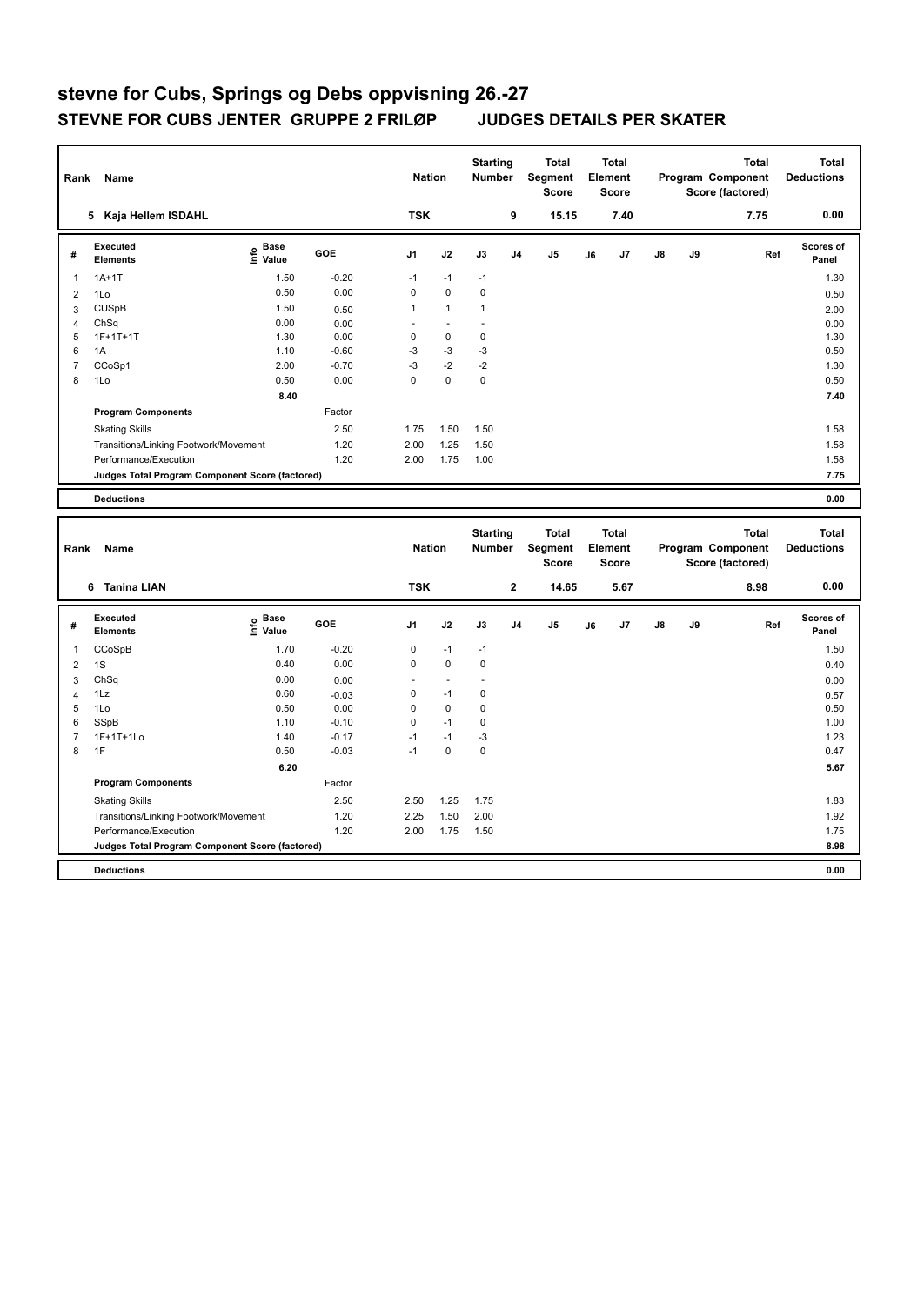| Rank                | <b>Name</b>                                     |                              |                 | <b>Nation</b>  |                | <b>Starting</b><br><b>Number</b> |                | <b>Total</b><br>Segment<br><b>Score</b> |    | <b>Total</b><br>Element<br>Score |    |    | <b>Total</b><br>Program Component<br>Score (factored) | <b>Total</b><br><b>Deductions</b> |
|---------------------|-------------------------------------------------|------------------------------|-----------------|----------------|----------------|----------------------------------|----------------|-----------------------------------------|----|----------------------------------|----|----|-------------------------------------------------------|-----------------------------------|
|                     | 7 Frida Marie SAGBERG                           |                              |                 | <b>BKK</b>     |                |                                  | 8              | 14.65                                   |    | 8.40                             |    |    | 6.25                                                  | 0.00                              |
| #                   | <b>Executed</b><br><b>Elements</b>              | <b>Base</b><br>۴٥<br>Value   | <b>GOE</b>      | J <sub>1</sub> | J2             | J3                               | J <sub>4</sub> | J <sub>5</sub>                          | J6 | J7                               | J8 | J9 | Ref                                                   | Scores of<br>Panel                |
| 1                   | 1A                                              | 1.10                         | 0.00            | $\pmb{0}$      | $\pmb{0}$      | $\mathbf 0$                      |                |                                         |    |                                  |    |    |                                                       | 1.10                              |
| $\overline{2}$      | CSp                                             | 0.00                         | 0.00            | ÷,             | ÷,             | L.                               |                |                                         |    |                                  |    |    |                                                       | 0.00                              |
| 3                   | $1A+1T$                                         | 1.50                         | 0.00            | 0              | $\mathbf 0$    | $\mathbf 0$                      |                |                                         |    |                                  |    |    |                                                       | 1.50                              |
| 4                   | Ch <sub>Sq1</sub>                               | 2.00                         | $-0.50$         | $-1$           | $-1$           | $-1$                             |                |                                         |    |                                  |    |    |                                                       | 1.50                              |
| 5                   | 1Lz+1Lo+1T                                      | 1.50                         | 0.00            | $\pmb{0}$      | $\mathbf 0$    | 0                                |                |                                         |    |                                  |    |    |                                                       | 1.50                              |
| 6                   | 1S                                              | 0.40                         | 0.00            | $\mathbf 0$    | $\mathbf 0$    | $\pmb{0}$                        |                |                                         |    |                                  |    |    |                                                       | 0.40                              |
| $\overline{7}$      | CCoSp1                                          | 2.00                         | $-0.10$         | $-1$           | $\mathbf 0$    | $\mathbf 0$                      |                |                                         |    |                                  |    |    |                                                       | 1.90                              |
| 8                   | 1Lz                                             | 0.60                         | $-0.10$         | $-1$           | $-1$           | $-1$                             |                |                                         |    |                                  |    |    |                                                       | 0.50                              |
|                     |                                                 | 9.10                         |                 |                |                |                                  |                |                                         |    |                                  |    |    |                                                       | 8.40                              |
|                     | <b>Program Components</b>                       |                              | Factor          |                |                |                                  |                |                                         |    |                                  |    |    |                                                       |                                   |
|                     | <b>Skating Skills</b>                           |                              | 2.50            | 1.75           | 1.00           | 1.50                             |                |                                         |    |                                  |    |    |                                                       | 1.42                              |
|                     | Transitions/Linking Footwork/Movement           |                              | 1.20            | 1.75           | 0.50           | 1.25                             |                |                                         |    |                                  |    |    |                                                       | 1.17                              |
|                     | Performance/Execution                           |                              | 1.20            | 1.50           | 0.75           | 1.00                             |                |                                         |    |                                  |    |    |                                                       | 1.08                              |
|                     | Judges Total Program Component Score (factored) |                              |                 |                |                |                                  |                |                                         |    |                                  |    |    |                                                       | 6.25                              |
|                     | <b>Deductions</b>                               |                              |                 |                |                |                                  |                |                                         |    |                                  |    |    |                                                       | 0.00                              |
|                     |                                                 |                              |                 |                |                |                                  |                |                                         |    |                                  |    |    |                                                       |                                   |
|                     |                                                 |                              |                 |                |                |                                  |                |                                         |    |                                  |    |    |                                                       |                                   |
|                     |                                                 |                              |                 |                |                | <b>Starting</b>                  |                | <b>Total</b>                            |    | <b>Total</b>                     |    |    | <b>Total</b>                                          | <b>Total</b>                      |
| Rank                | Name                                            |                              |                 | <b>Nation</b>  |                | Number                           |                | Segment                                 |    | Element                          |    |    | Program Component                                     | <b>Deductions</b>                 |
|                     |                                                 |                              |                 |                |                |                                  |                | <b>Score</b>                            |    | <b>Score</b>                     |    |    | Score (factored)                                      |                                   |
|                     | 8 Heidi Halstadtrø OLSEN                        |                              |                 | <b>TSK</b>     |                |                                  | 4              | 13.95                                   |    | 7.30                             |    |    | 6.65                                                  | 0.00                              |
| #                   | <b>Executed</b><br><b>Elements</b>              | <b>Base</b><br>١nfo<br>Value | <b>GOE</b>      | J1             | J2             | J3                               | J <sub>4</sub> | J5                                      | J6 | J7                               | J8 | J9 | Ref                                                   | Scores of<br>Panel                |
| 1                   | $1F+1Lo$                                        | 1.00                         | $-0.03$         | $-1$           | $\mathbf 0$    | $\pmb{0}$                        |                |                                         |    |                                  |    |    |                                                       | 0.97                              |
| $\overline{2}$      | 1A<<                                            | 0.00                         | 0.00            | ÷.             | $\overline{a}$ | ä,                               |                |                                         |    |                                  |    |    |                                                       | 0.00                              |
|                     | SSpB                                            | 1.10                         |                 | $\mathsf 0$    | $\mathbf 0$    | $\pmb{0}$                        |                |                                         |    |                                  |    |    |                                                       |                                   |
| 3<br>$\overline{4}$ | 1Lz                                             | 0.60<br>e                    | 0.00<br>$-0.20$ | $-2$           | $-2$           | $-2$                             |                |                                         |    |                                  |    |    |                                                       | 1.10<br>0.40                      |
| 5                   | ChSq1                                           | 2.00                         | 0.00            | $\mathbf 0$    | $\mathbf 0$    | $\mathbf 0$                      |                |                                         |    |                                  |    |    |                                                       | 2.00                              |
| 6                   | 2S<<                                            | 0.40                         | $-0.30$         | $-3$           | $-3$           | $-3$                             |                |                                         |    |                                  |    |    |                                                       | 0.10                              |
| $\overline{7}$      | $1F+1T+1T$                                      | 1.30                         | $-0.07$         | $-1$           | $\mathbf 0$    | $-1$                             |                |                                         |    |                                  |    |    |                                                       | 1.23                              |
| 8                   | CCoSp1                                          | 2.00                         | $-0.50$         | $-2$           | $-1$           | $-2$                             |                |                                         |    |                                  |    |    |                                                       | 1.50                              |
|                     |                                                 | 8.40                         |                 |                |                |                                  |                |                                         |    |                                  |    |    |                                                       | 7.30                              |
|                     | <b>Program Components</b>                       |                              | Factor          |                |                |                                  |                |                                         |    |                                  |    |    |                                                       |                                   |
|                     | <b>Skating Skills</b>                           |                              | 2.50            | 1.75           | 1.50           | 1.00                             |                |                                         |    |                                  |    |    |                                                       | 1.42                              |
|                     | Transitions/Linking Footwork/Movement           |                              | 1.20            | 1.50           | 1.25           | 1.25                             |                |                                         |    |                                  |    |    |                                                       | 1.33                              |
|                     | Performance/Execution                           |                              | 1.20            | 1.50           | 1.75           | 0.50                             |                |                                         |    |                                  |    |    |                                                       | 1.25                              |
|                     | Judges Total Program Component Score (factored) |                              |                 |                |                |                                  |                |                                         |    |                                  |    |    |                                                       | 6.65                              |

<< Downgraded jump e Jump take off with wrong edge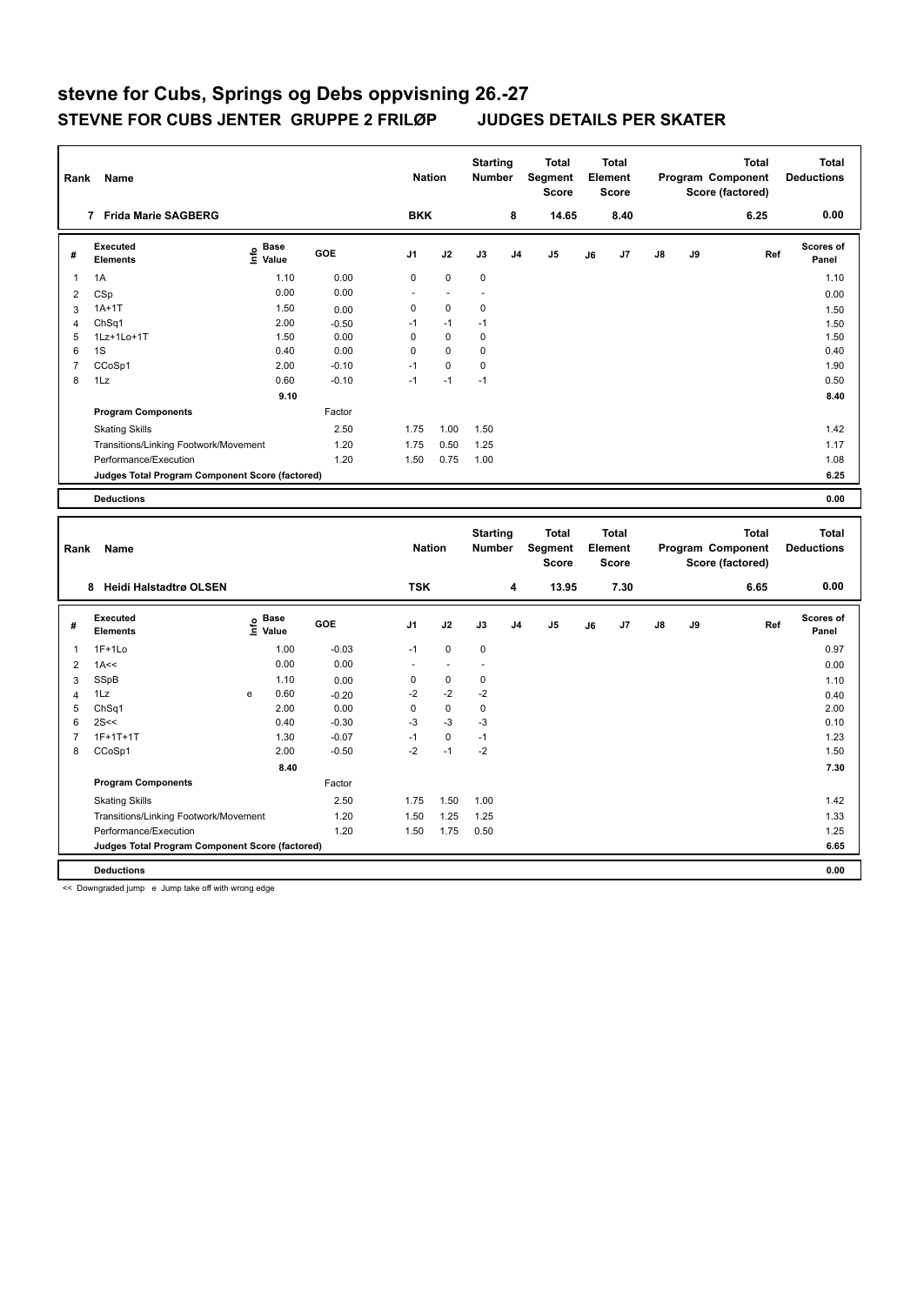| Rank           | <b>Name</b>                                     |                                  |         | <b>Nation</b>  |             | <b>Starting</b><br><b>Number</b> |                | <b>Total</b><br><b>Segment</b><br><b>Score</b> | <b>Total</b><br>Element<br><b>Score</b> |            |    | <b>Total</b><br>Program Component<br>Score (factored) | <b>Total</b><br><b>Deductions</b> |
|----------------|-------------------------------------------------|----------------------------------|---------|----------------|-------------|----------------------------------|----------------|------------------------------------------------|-----------------------------------------|------------|----|-------------------------------------------------------|-----------------------------------|
|                | <b>Sofie ISAKSEN</b><br>9                       |                                  |         | <b>TSK</b>     |             |                                  | 11             | 13.25                                          | 6.27                                    |            |    | 7.98                                                  | 1.00                              |
| #              | Executed<br><b>Elements</b>                     | <b>Base</b><br>e Base<br>E Value | GOE     | J <sub>1</sub> | J2          | J3                               | J <sub>4</sub> | J <sub>5</sub>                                 | J7<br>J6                                | ${\sf J8}$ | J9 | Ref                                                   | <b>Scores of</b><br>Panel         |
| $\overline{1}$ | 1Lo                                             | 0.50                             | $-0.20$ | $-2$           | $-2$        | $-2$                             |                |                                                |                                         |            |    |                                                       | 0.30                              |
| 2              | SSp1                                            | 1.30                             | $-0.50$ | $-2$           | $-1$        | $-2$                             |                |                                                |                                         |            |    |                                                       | 0.80                              |
| 3              | 1F                                              | 0.50                             | $-0.03$ | $-1$           | 0           | $\mathbf 0$                      |                |                                                |                                         |            |    |                                                       | 0.47                              |
| $\overline{4}$ | 1A                                              | 1.10                             | $-0.13$ | $-1$           | $\Omega$    | $-1$                             |                |                                                |                                         |            |    |                                                       | 0.97                              |
| 5              | Ch <sub>Sq1</sub>                               | 2.00                             | $-0.17$ | $-1$           | $\mathbf 0$ | $\mathbf 0$                      |                |                                                |                                         |            |    |                                                       | 1.83                              |
| 6              | 1Lz                                             | 0.60                             | 0.00    | 0              | $\mathbf 0$ | 0                                |                |                                                |                                         |            |    |                                                       | 0.60                              |
| $\overline{7}$ | CCoSpB                                          | 1.70                             | $-0.40$ | $-3$           | $\mathbf 0$ | $-1$                             |                |                                                |                                         |            |    |                                                       | 1.30                              |
|                |                                                 | 7.70                             |         |                |             |                                  |                |                                                |                                         |            |    |                                                       | 6.27                              |
|                | <b>Program Components</b>                       |                                  | Factor  |                |             |                                  |                |                                                |                                         |            |    |                                                       |                                   |
|                | <b>Skating Skills</b>                           |                                  | 2.50    | 1.75           | 1.25        | 2.25                             |                |                                                |                                         |            |    |                                                       | 1.75                              |
|                | Transitions/Linking Footwork/Movement           |                                  | 1.20    | 2.00           | 1.00        | 1.75                             |                |                                                |                                         |            |    |                                                       | 1.58                              |
|                | Performance/Execution                           |                                  | 1.20    | 1.00           | 1.25        | 2.00                             |                |                                                |                                         |            |    |                                                       | 1.42                              |
|                | Judges Total Program Component Score (factored) |                                  |         |                |             |                                  |                |                                                |                                         |            |    |                                                       | 7.98                              |
|                | <b>Deductions</b>                               | Time violation:                  | $-1.00$ |                |             |                                  |                |                                                |                                         |            |    |                                                       | $-1.00$                           |
|                |                                                 |                                  |         |                |             |                                  |                |                                                |                                         |            |    |                                                       |                                   |
| Rank           | <b>Name</b>                                     |                                  |         | <b>Nation</b>  |             | <b>Starting</b><br><b>Number</b> |                | <b>Total</b><br>Segment<br><b>Score</b>        | Total<br>Element<br><b>Score</b>        |            |    | Total<br>Program Component<br>Score (factored)        | Total<br><b>Deductions</b>        |

|   | <b>Malin GUDVANGEN</b><br>10                    |                                           |            | LIL            |             |             | 5              | 11.24          |    | 6.44           |               |    | 4.80 | 0.00               |
|---|-------------------------------------------------|-------------------------------------------|------------|----------------|-------------|-------------|----------------|----------------|----|----------------|---------------|----|------|--------------------|
| # | Executed<br><b>Elements</b>                     | $\frac{e}{2}$ Base<br>$\frac{e}{2}$ Value | <b>GOE</b> | J <sub>1</sub> | J2          | J3          | J <sub>4</sub> | J <sub>5</sub> | J6 | J <sub>7</sub> | $\mathsf{J}8$ | J9 | Ref  | Scores of<br>Panel |
| 1 | $1S+1Lo$                                        | 0.90                                      | 0.00       | 0              | $\mathbf 0$ | $\mathbf 0$ |                |                |    |                |               |    |      | 0.90               |
| 2 | 1F                                              | 0.50                                      | $-0.03$    | 0              | $-1$        | 0           |                |                |    |                |               |    |      | 0.47               |
| 3 | SSpB                                            | 1.10                                      | 0.00       | 0              | $\mathbf 0$ | 0           |                |                |    |                |               |    |      | 1.10               |
| 4 | Ch <sub>Sq1</sub>                               | 2.00                                      | $-0.67$    | $-2$           | $-1$        | $-1$        |                |                |    |                |               |    |      | 1.33               |
| 5 | 1Lo                                             | 0.50                                      | 0.00       | 0              | $\mathbf 0$ | 0           |                |                |    |                |               |    |      | 0.50               |
| 6 | 1S                                              | 0.40                                      | $-0.03$    | 0              | $-1$        | 0           |                |                |    |                |               |    |      | 0.37               |
|   | $1F+1T$                                         | 0.90                                      | $-0.03$    | $-1$           | 0           | 0           |                |                |    |                |               |    |      | 0.87               |
| 8 | CSpB                                            | 1.10                                      | $-0.20$    | 0              | $-1$        | $-1$        |                |                |    |                |               |    |      | 0.90               |
|   |                                                 | 7.40                                      |            |                |             |             |                |                |    |                |               |    |      | 6.44               |
|   | <b>Program Components</b>                       |                                           | Factor     |                |             |             |                |                |    |                |               |    |      |                    |
|   | <b>Skating Skills</b>                           |                                           | 2.50       | 1.25           | 0.75        | 0.75        |                |                |    |                |               |    |      | 0.92               |
|   | Transitions/Linking Footwork/Movement           |                                           | 1.20       | 1.50           | 0.50        | 1.25        |                |                |    |                |               |    |      | 1.08               |
|   | Performance/Execution                           |                                           | 1.20       | 1.25           | 0.75        | 1.00        |                |                |    |                |               |    |      | 1.00               |
|   | Judges Total Program Component Score (factored) |                                           |            |                |             |             |                |                |    |                |               |    |      | 4.80               |
|   | <b>Deductions</b>                               |                                           |            |                |             |             |                |                |    |                |               |    |      | 0.00               |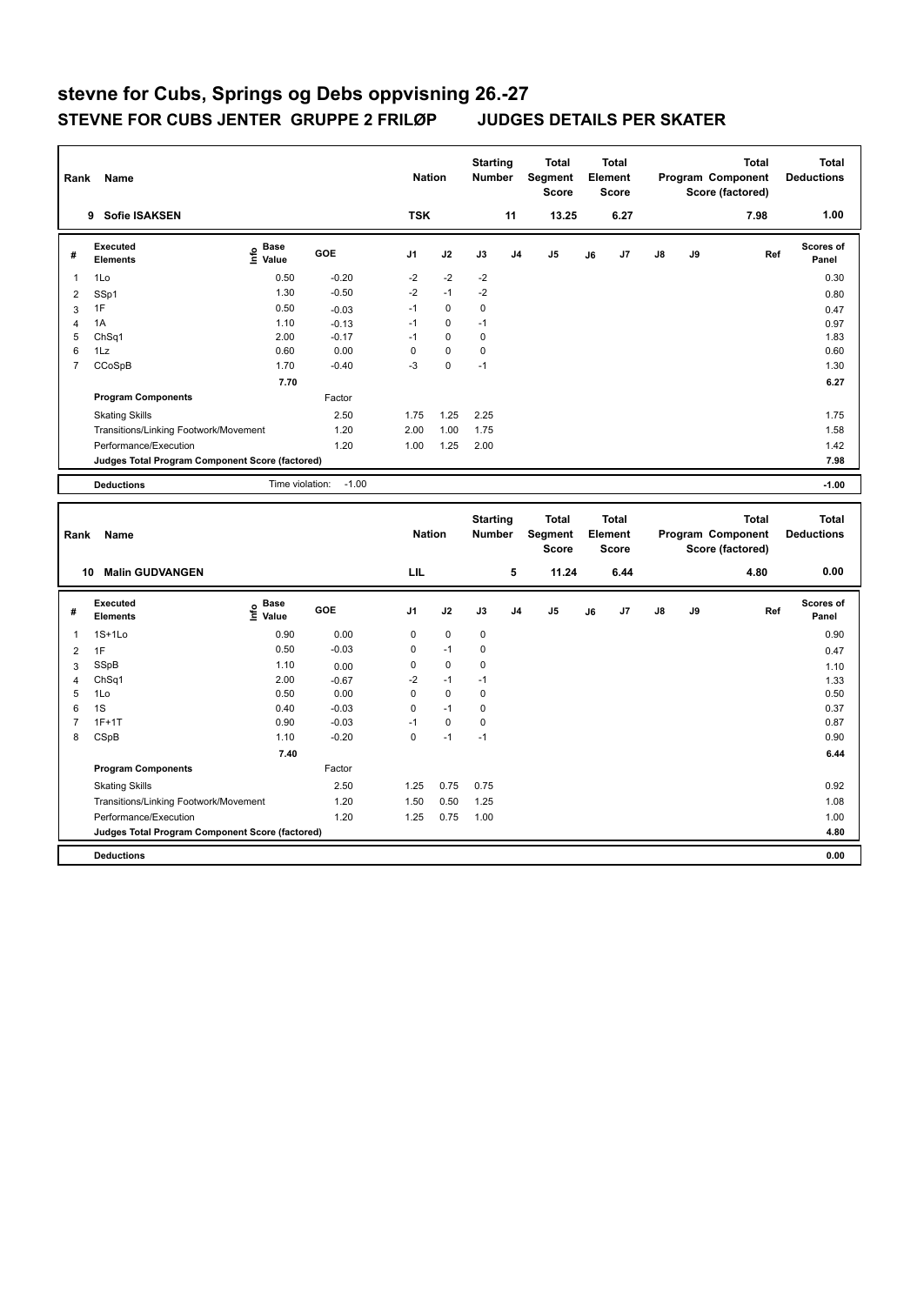| Rank           | Name<br><b>Malene TOSKA HALVORSEN</b><br>11     |      |                      |            |                | <b>Nation</b>            | <b>Starting</b><br><b>Number</b> |                | Total<br>Segment<br><b>Score</b> |    | Total<br>Element<br><b>Score</b> |               |    | Total<br>Program Component<br>Score (factored) | Total<br><b>Deductions</b> |
|----------------|-------------------------------------------------|------|----------------------|------------|----------------|--------------------------|----------------------------------|----------------|----------------------------------|----|----------------------------------|---------------|----|------------------------------------------------|----------------------------|
|                |                                                 |      |                      |            | LIL            |                          |                                  | 10             | 10.08                            |    | 3.53                             |               |    | 6.55                                           | 0.00                       |
| #              | Executed<br><b>Elements</b>                     | lnfo | <b>Base</b><br>Value | <b>GOE</b> | J <sub>1</sub> | J2                       | J3                               | J <sub>4</sub> | J <sub>5</sub>                   | J6 | J7                               | $\mathsf{J}8$ | J9 | Ref                                            | Scores of<br>Panel         |
| 1              | 1S                                              |      | 0.40                 | $-0.03$    | $-1$           | $\mathbf 0$              | $\mathbf 0$                      |                |                                  |    |                                  |               |    |                                                | 0.37                       |
| 2              | CSpB                                            |      | 1.10                 | $-0.20$    | 0              | $-1$                     | $-1$                             |                |                                  |    |                                  |               |    |                                                | 0.90                       |
| 3              | $1F+1T$                                         |      | 0.90                 | 0.00       | 0              | $\mathbf 0$              | 0                                |                |                                  |    |                                  |               |    |                                                | 0.90                       |
| 4              | 1Lo+1Lo                                         |      | 1.00                 | $-0.07$    | $-1$           | $-1$                     | 0                                |                |                                  |    |                                  |               |    |                                                | 0.93                       |
| 5              | 1A<<                                            |      | 0.00                 | 0.00       | ٠              | $\overline{\phantom{a}}$ |                                  |                |                                  |    |                                  |               |    |                                                | 0.00                       |
| 6              | 1Lz                                             | e    | 0.60                 | $-0.17$    | $-1$           | $-2$                     | $-2$                             |                |                                  |    |                                  |               |    |                                                | 0.43                       |
| $\overline{7}$ | SSp                                             |      | 0.00                 | 0.00       |                |                          |                                  |                |                                  |    |                                  |               |    |                                                | 0.00                       |
| 8              | ChSq                                            |      | 0.00                 | 0.00       |                |                          |                                  |                |                                  |    |                                  |               |    |                                                | 0.00                       |
|                |                                                 |      | 4.00                 |            |                |                          |                                  |                |                                  |    |                                  |               |    |                                                | 3.53                       |
|                | <b>Program Components</b>                       |      |                      | Factor     |                |                          |                                  |                |                                  |    |                                  |               |    |                                                |                            |
|                | <b>Skating Skills</b>                           |      |                      | 2.50       | 1.25           | 1.25                     | 1.75                             |                |                                  |    |                                  |               |    |                                                | 1.42                       |
|                | Transitions/Linking Footwork/Movement           |      |                      | 1.20       | 1.25           | 0.75                     | 1.25                             |                |                                  |    |                                  |               |    |                                                | 1.08                       |
|                | Performance/Execution                           |      |                      | 1.20       | 1.75           | 1.00                     | 1.50                             |                |                                  |    |                                  |               |    |                                                | 1.42                       |
|                | Judges Total Program Component Score (factored) |      |                      |            |                |                          |                                  |                |                                  |    |                                  |               |    |                                                | 6.55                       |
|                | <b>Deductions</b>                               |      |                      |            |                |                          |                                  |                |                                  |    |                                  |               |    |                                                | 0.00                       |

<< Downgraded jump e Jump take off with wrong edge

| Rank           | Name                                            |   |                                  |            | <b>Nation</b>  |                          | <b>Starting</b><br><b>Number</b> |                | <b>Total</b><br>Segment<br><b>Score</b> |    | <b>Total</b><br>Element<br><b>Score</b> |               |    | <b>Total</b><br>Program Component<br>Score (factored) | <b>Total</b><br><b>Deductions</b> |
|----------------|-------------------------------------------------|---|----------------------------------|------------|----------------|--------------------------|----------------------------------|----------------|-----------------------------------------|----|-----------------------------------------|---------------|----|-------------------------------------------------------|-----------------------------------|
| 12             | <b>Marie MIDTTUN</b>                            |   |                                  |            | LIL            |                          |                                  | 12             | 10.00                                   |    | 3.57                                    |               |    | 6.43                                                  | 0.00                              |
| #              | Executed<br><b>Elements</b>                     |   | <b>Base</b><br>e Base<br>⊑ Value | <b>GOE</b> | J <sub>1</sub> | J2                       | J3                               | J <sub>4</sub> | J5                                      | J6 | J7                                      | $\mathsf{J}8$ | J9 | Ref                                                   | <b>Scores of</b><br>Panel         |
| 1              | SSp                                             |   | 0.00                             | 0.00       | ٠              | $\overline{\phantom{a}}$ | $\overline{\phantom{a}}$         |                |                                         |    |                                         |               |    |                                                       | 0.00                              |
| 2              | $1F+1T$                                         |   | 0.90                             | $-0.20$    | $-2$           | $-2$                     | $-2$                             |                |                                         |    |                                         |               |    |                                                       | 0.70                              |
| 3              | ChSq                                            |   | 0.00                             | 0.00       | ٠              | $\sim$                   | $\overline{\phantom{a}}$         |                |                                         |    |                                         |               |    |                                                       | 0.00                              |
| 4              | 1A                                              |   | 1.10                             | $-0.60$    | -3             | $-3$                     | $-3$                             |                |                                         |    |                                         |               |    |                                                       | 0.50                              |
| 5              | 1F                                              |   | 0.50                             | 0.00       | 0              | 0                        | $\mathbf 0$                      |                |                                         |    |                                         |               |    |                                                       | 0.50                              |
| 6              | CSpB                                            |   | 1.10                             | $-0.60$    | $-2$           | $-2$                     | $-2$                             |                |                                         |    |                                         |               |    |                                                       | 0.50                              |
| $\overline{7}$ | 1Lz                                             | e | 0.60                             | $-0.23$    | $-3$           | $-1$                     | -3                               |                |                                         |    |                                         |               |    |                                                       | 0.37                              |
| 8              | 1Lo+1Lo                                         |   | 1.00                             | 0.00       | 0              | 0                        | 0                                |                |                                         |    |                                         |               |    |                                                       | 1.00                              |
|                |                                                 |   | 5.20                             |            |                |                          |                                  |                |                                         |    |                                         |               |    |                                                       | 3.57                              |
|                | <b>Program Components</b>                       |   |                                  | Factor     |                |                          |                                  |                |                                         |    |                                         |               |    |                                                       |                                   |
|                | <b>Skating Skills</b>                           |   |                                  | 2.50       | 1.25           | 1.25                     | 1.50                             |                |                                         |    |                                         |               |    |                                                       | 1.33                              |
|                | Transitions/Linking Footwork/Movement           |   |                                  | 1.20       | 1.25           | 1.25                     | 1.25                             |                |                                         |    |                                         |               |    |                                                       | 1.25                              |
|                | Performance/Execution                           |   |                                  | 1.20       | 1.50           | 1.25                     | 1.25                             |                |                                         |    |                                         |               |    |                                                       | 1.33                              |
|                | Judges Total Program Component Score (factored) |   |                                  |            |                |                          |                                  |                |                                         |    |                                         |               |    |                                                       | 6.43                              |
|                | <b>Deductions</b>                               |   |                                  |            |                |                          |                                  |                |                                         |    |                                         |               |    |                                                       | 0.00                              |

e Jump take off with wrong edge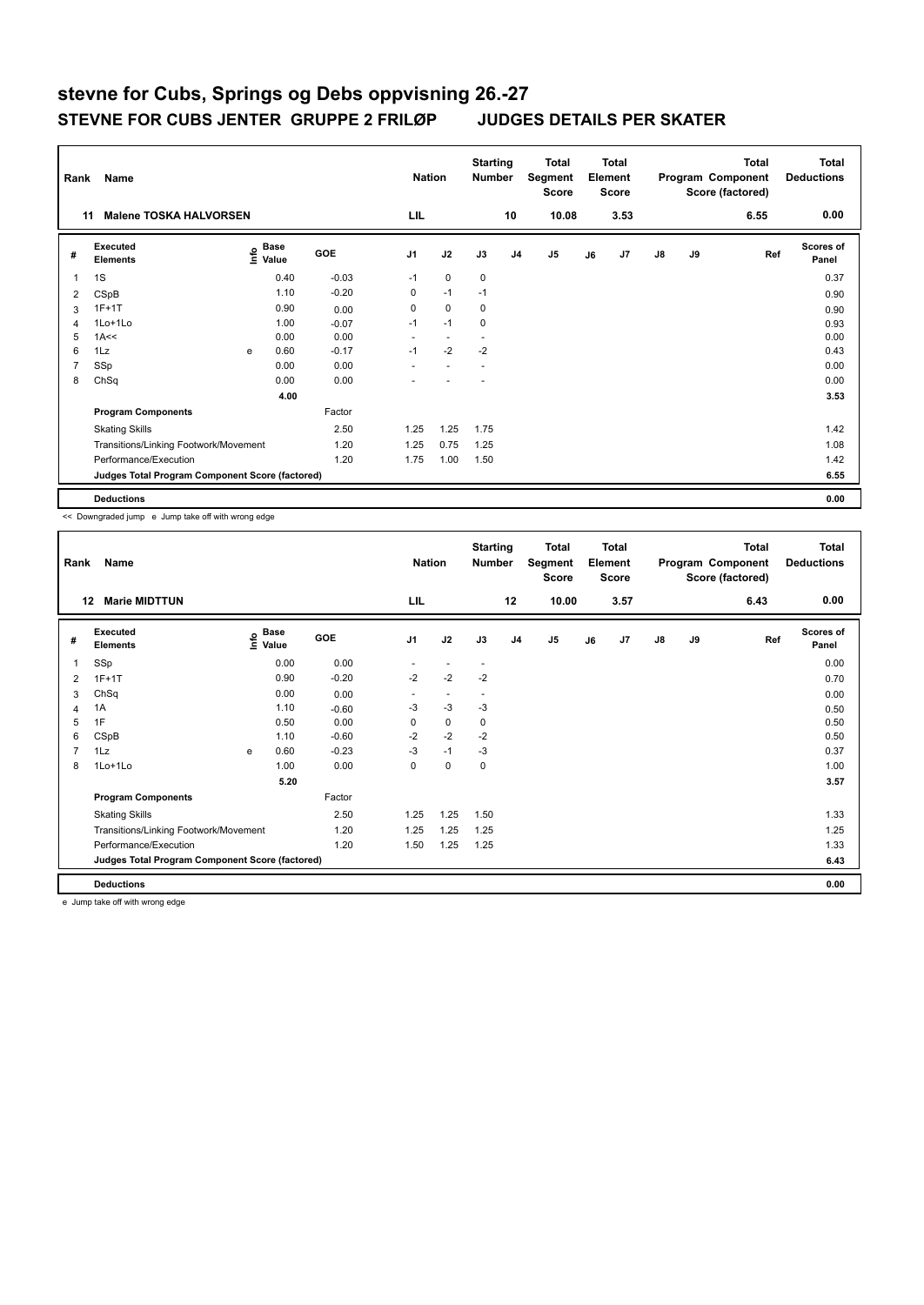| Rank           | Name                                            |                                    | <b>Nation</b> |                | <b>Starting</b><br><b>Number</b> |                          | Total<br>Segment<br><b>Score</b> |                | Total<br>Element<br><b>Score</b> |      |               | Total<br>Program Component<br>Score (factored) | Total<br><b>Deductions</b> |                           |
|----------------|-------------------------------------------------|------------------------------------|---------------|----------------|----------------------------------|--------------------------|----------------------------------|----------------|----------------------------------|------|---------------|------------------------------------------------|----------------------------|---------------------------|
|                | Lise Andrea BJØRKLI RAMBERG<br>13               |                                    |               | <b>FKK</b>     |                                  |                          | 15                               | 9.57           |                                  | 5.37 |               |                                                | 4.20                       | 0.00                      |
| #              | Executed<br><b>Elements</b>                     | <b>Base</b><br>$\frac{6}{5}$ Value | GOE           | J <sub>1</sub> | J2                               | J3                       | J <sub>4</sub>                   | J <sub>5</sub> | J6                               | J7   | $\mathsf{J}8$ | J9                                             | Ref                        | <b>Scores of</b><br>Panel |
| 1              | 1A<<                                            | 0.00                               | 0.00          | ٠              | ٠                                | $\overline{\phantom{a}}$ |                                  |                |                                  |      |               |                                                |                            | 0.00                      |
| $\overline{2}$ | 1F+1Lo+1T                                       | 1.40                               | 0.00          | $\mathbf 0$    | $\mathbf 0$                      | $\pmb{0}$                |                                  |                |                                  |      |               |                                                |                            | 1.40                      |
| 3              | CSpB                                            | 1.10                               | $-0.20$       | $-1$           | $-1$                             | 0                        |                                  |                |                                  |      |               |                                                |                            | 0.90                      |
| $\overline{4}$ | 1Lz                                             | 0.60                               | $-0.10$       | $-1$           | $-1$                             | $-1$                     |                                  |                |                                  |      |               |                                                |                            | 0.50                      |
| 5              | 1Lo                                             | 0.50                               | $-0.13$       | $-1$           | $-1$                             | $-2$                     |                                  |                |                                  |      |               |                                                |                            | 0.37                      |
| 6              | 1S                                              | 0.40                               | 0.00          | 0              | $\mathbf 0$                      | 0                        |                                  |                |                                  |      |               |                                                |                            | 0.40                      |
| 7              | ChSq1                                           | 2.00                               | $-0.50$       | $-2$           | $-1$                             | 0                        |                                  |                |                                  |      |               |                                                |                            | 1.50                      |
| 8              | SSpB                                            | 1.10                               | $-0.80$       | $-2$           | $-3$                             | $-3$                     |                                  |                |                                  |      |               |                                                |                            | 0.30                      |
|                |                                                 | 7.10                               |               |                |                                  |                          |                                  |                |                                  |      |               |                                                |                            | 5.37                      |
|                | <b>Program Components</b>                       |                                    | Factor        |                |                                  |                          |                                  |                |                                  |      |               |                                                |                            |                           |
|                | <b>Skating Skills</b>                           |                                    | 2.50          | 0.75           | 0.75                             | 1.25                     |                                  |                |                                  |      |               |                                                |                            | 0.92                      |
|                | Transitions/Linking Footwork/Movement           |                                    | 1.20          | 1.25           | 0.50                             | 0.75                     |                                  |                |                                  |      |               |                                                |                            | 0.83                      |
|                | Performance/Execution                           |                                    | 1.20          | 1.00           | 0.75                             | 0.50                     |                                  |                |                                  |      |               |                                                |                            | 0.75                      |
|                | Judges Total Program Component Score (factored) |                                    |               |                |                                  |                          |                                  |                |                                  |      |               |                                                |                            | 4.20                      |
|                | <b>Deductions</b>                               |                                    |               |                |                                  |                          |                                  |                |                                  |      |               |                                                |                            | 0.00                      |

<< Downgraded jump

| Rank           | Name                                            |                   |                   | <b>Nation</b>  |             | <b>Starting</b><br><b>Number</b> |                | <b>Total</b><br>Segment<br><b>Score</b> |    | <b>Total</b><br>Element<br><b>Score</b> |               |    | <b>Total</b><br>Program Component<br>Score (factored) | <b>Total</b><br><b>Deductions</b> |
|----------------|-------------------------------------------------|-------------------|-------------------|----------------|-------------|----------------------------------|----------------|-----------------------------------------|----|-----------------------------------------|---------------|----|-------------------------------------------------------|-----------------------------------|
|                | Edle Marlene Hauge KJELLESEN<br>14              |                   |                   | <b>BKK</b>     |             |                                  | 6              | 9.11                                    |    | 5.91                                    |               |    | 5.20                                                  | 2.00                              |
| #              | Executed<br><b>Elements</b>                     | e Base<br>⊆ Value | GOE               | J <sub>1</sub> | J2          | J3                               | J <sub>4</sub> | J <sub>5</sub>                          | J6 | J7                                      | $\mathsf{J}8$ | J9 | Ref                                                   | Scores of<br>Panel                |
| 1              | 1A                                              | 1.10              | $-0.60$           | $-3$           | $-3$        | $-3$                             |                |                                         |    |                                         |               |    |                                                       | 0.50                              |
| 2              | 1Lz                                             | 0.60              | $-0.23$           | $-3$           | $-2$        | $-2$                             |                |                                         |    |                                         |               |    |                                                       | 0.37                              |
| 3              | ChSq1                                           | 2.00              | $-0.33$           | $-1$           | 0           | $-1$                             |                |                                         |    |                                         |               |    |                                                       | 1.67                              |
| 4              | SSpB                                            | 1.10              | $-0.40$           | $-2$           | $-1$        | $-1$                             |                |                                         |    |                                         |               |    |                                                       | 0.70                              |
| 5              | 2Lo<<                                           | 0.50              | $-0.30$           | $-3$           | $-3$        | -3                               |                |                                         |    |                                         |               |    |                                                       | 0.20                              |
| 6              | $1F+1Lo$                                        | 1.00              | 0.00              | 0              | $\mathbf 0$ | 0                                |                |                                         |    |                                         |               |    |                                                       | 1.00                              |
| $\overline{7}$ | 1Lz                                             | 0.60              | $-0.03$           | 0              | $-1$        | 0                                |                |                                         |    |                                         |               |    |                                                       | 0.57                              |
| 8              | CCoSpB                                          | 1.70              | $-0.80$           | $-3$           | -3          | $-2$                             |                |                                         |    |                                         |               |    |                                                       | 0.90                              |
|                |                                                 | 8.60              |                   |                |             |                                  |                |                                         |    |                                         |               |    |                                                       | 5.91                              |
|                | <b>Program Components</b>                       |                   | Factor            |                |             |                                  |                |                                         |    |                                         |               |    |                                                       |                                   |
|                | <b>Skating Skills</b>                           |                   | 2.50              | 1.00           | 1.25        | 1.00                             |                |                                         |    |                                         |               |    |                                                       | 1.08                              |
|                | Transitions/Linking Footwork/Movement           |                   | 1.20              | 1.25           | 1.25        | 1.25                             |                |                                         |    |                                         |               |    |                                                       | 1.25                              |
|                | Performance/Execution                           |                   | 1.20              | 0.75           | 1.00        | 0.75                             |                |                                         |    |                                         |               |    |                                                       | 0.83                              |
|                | Judges Total Program Component Score (factored) |                   |                   |                |             |                                  |                |                                         |    |                                         |               |    |                                                       | 5.20                              |
|                | <b>Deductions</b>                               |                   | $-2.00$<br>Falls: |                |             |                                  |                |                                         |    |                                         |               |    |                                                       | $-2.00$                           |

<< Downgraded jump